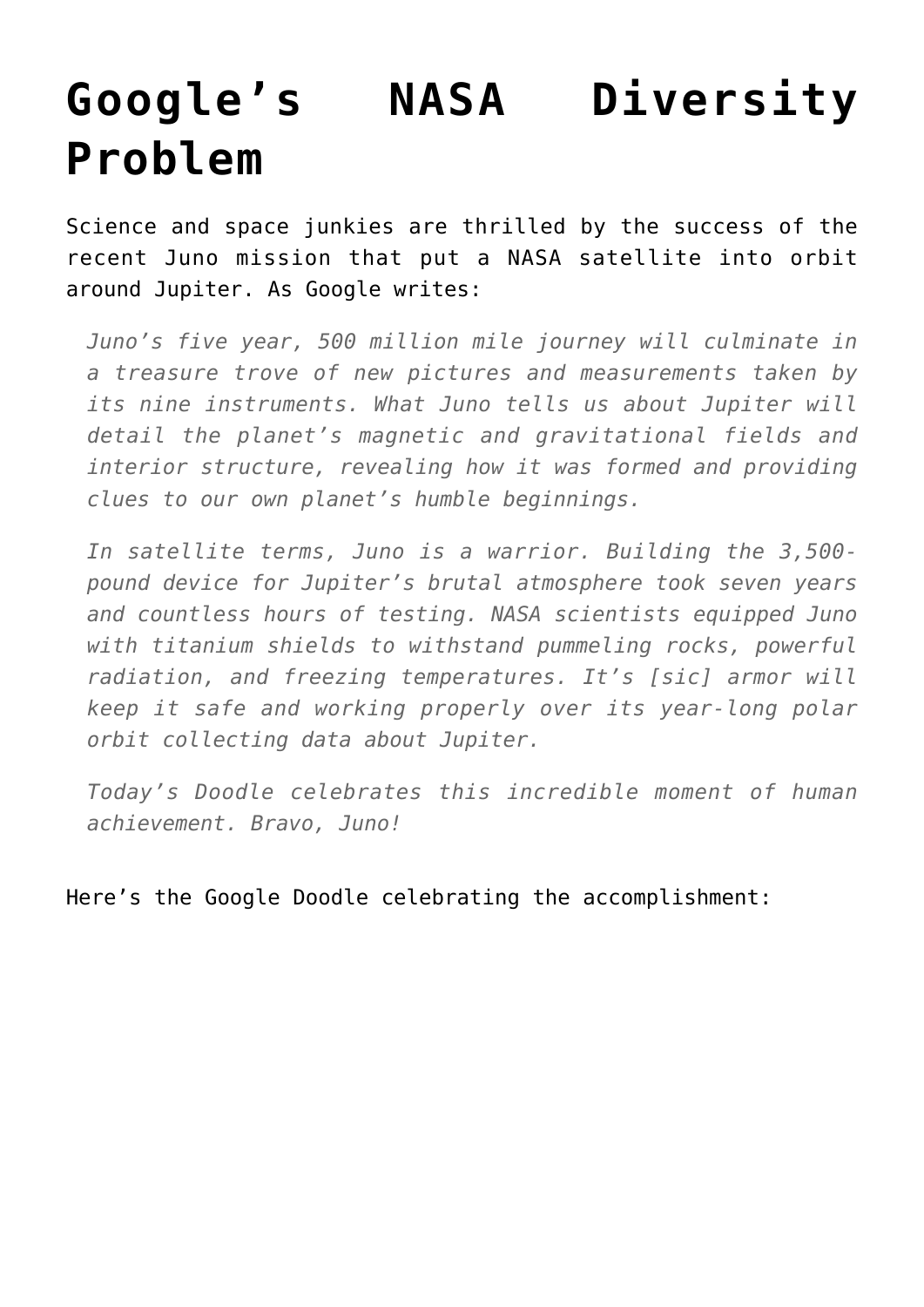

You'll notice in the image above it's a very diverse group of NASA scientists. The reality, though, is something different. Here's a picture of the actual NASA Juno team celebrating: